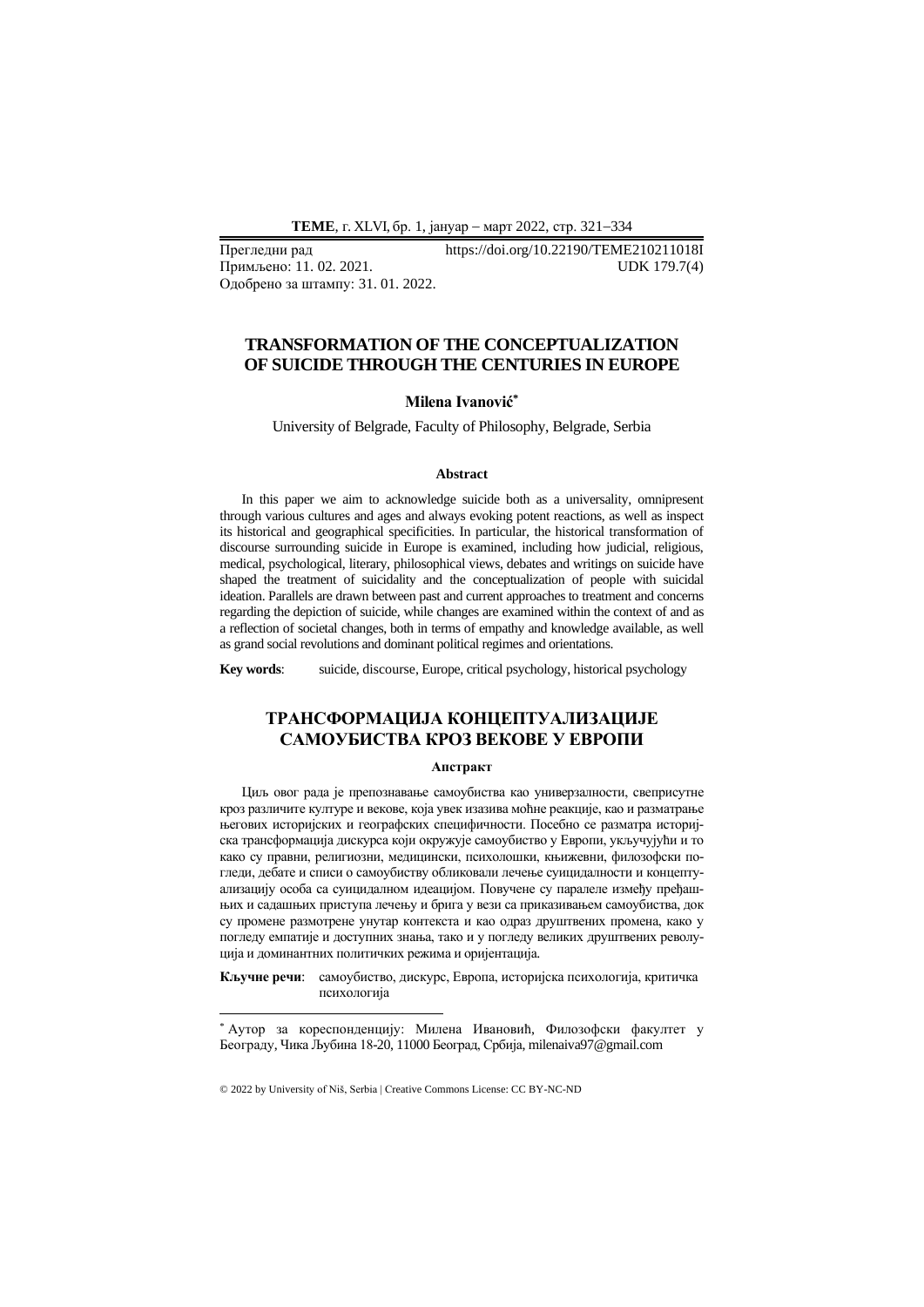### *UNIVERSALISMS AND SPECIFICITIES*

Suicide – killing oneself. Ending one's own life. Or, as Émile Durkheim elaborated (1897), "Suicide is applied to all cases of death resulting directly or indirectly from a positive or negative act of the victim himself, which he knows will produce this result" (Čartišvili, 2004: 27).

Across the globe and throughout centuries, suicide remains a universal constant. People have made the decision to end their lives because of harrowing life circumstances, grief, hopelessness, isolation, etc. The act of taking one's own life has never left the surroundings indifferent – matters of life and death are surrounded by rituals and practices that mark those events as extraordinary. Even cultures which see life and death not as severed, but as a cycle, mark birth and death and give them weight. It is no wonder suicide, as an extension of that, produces profound reactions. With early writings on suicide dating back to antiquity, voluntary death has been a subject of contempt, mockery, a cause for severe punishment of the deceased's family or a justification for the mutilation of the deceased's body. At times, suicide has been a call for deeper reflection, or has garnered admiration, when the act is assessed as admirable. Practices surrounding suicide vary by culture and time period – from its depiction as an act of heroism in Japan or encouraging sati – ritual selfimmolation of widows on their husbands' funeral pyres in India – to a criminalization of suicide during the middle ages in Europe (Čartišvili, 2004: 93).

The problem is omnipresent, yet layered and complex. It is for this reason the field of interest is narrowed down to Europe, as historical transformation of attitudes towards and theories of suicide, as well as their impact on the treatment of suicidality, are examined in greater detail.

## *ANTIQUITY*

#### *Greece*

Ancient Greece is the foundation and ammunition for future debates on suicide. With the exemption of soldiers and slaves, who were not free citizens or whose duties bound their lives to the state, suicide was not criminalized, given that it was committed with the state's agreement. Furthermore, Athens harbored poisons which, upon the senate's agreement, were distributed to those intent on ending their lives, making this a protoeuthanasia. The individual's deep entrenchment within the political life was further emphasized by punishments reserved for those who committed suicide without the senate's decision, via post-mortem disfiguration and mutilation of the body. Various schools of philosophy had their own views on the ethics and rationale of suicide, with Cynics in accordance with suicide when rational life was impossible, Epicureans believing in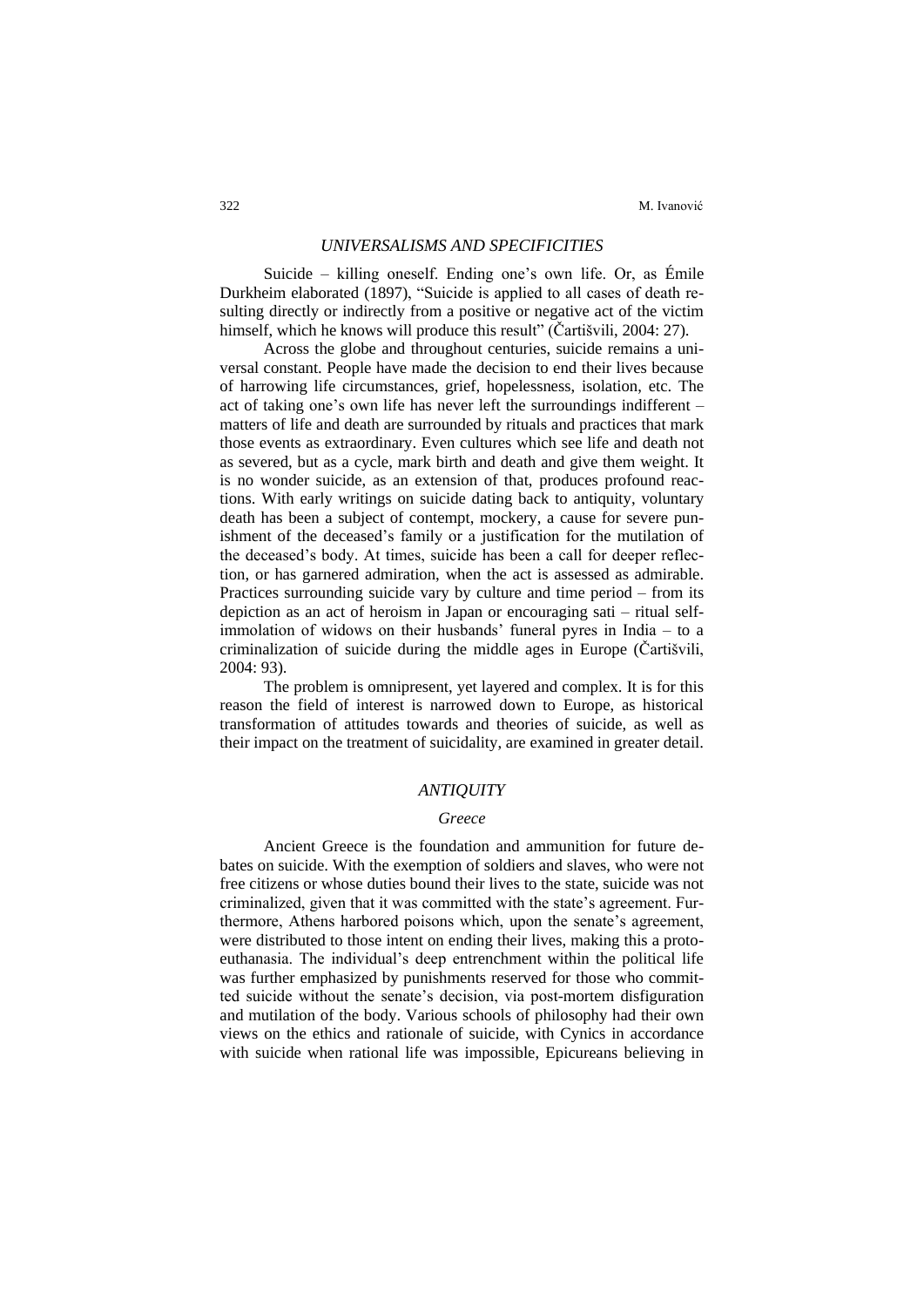life's value when it brings pleasure, and accepting suicide when displeasure outweighs it, to Pythagoreans, who opposed suicide on a mathematical basis, claiming the number of souls was finite, and by committing suicide, logos, a cosmic order would be disturbed (Minoa, 2008: 58).

Socrates's suicide marked Antiquity. According to Plato, Socrates believed a man should not kill himself, but when God gives him the sign to do so (Čartišvili, 2004: 136). Plato's vision originates from his specific position – he is against suicide, but must reconcile his views with his teacher's act. Plato bases his arguments against suicide on God's will, while Aristotle speaks of duty to society, and suicide robbing society of a useful member (Čartišvili, 2004: 137).

While still not connected with suicide, Hippocrates' four humors theory describes a personality type which will in the future be associated with suicide proneness. According to him, illness had natural causes, and was rooted in the imbalance of four humors coursing through human body – blood, phlegm, yellow and black bile. In the future, suicidality and dark thoughts would be associated with the excess of black bile within the medical discourse (Garrison, 1966: 62).

#### *Rome*

The stoic belief that life should be dignified or not lived at all marked early Roman thought, which was applied to suicide of the elderly and political suicides. As stoicism waned and the Empire faced Barbarian attacks, the lack of manpower, and financial troubles, the criminalization of suicide and punishment via confiscation of the deceased's property arose as a convenient method of decreasing mortality and increasing the capital. This is merely among the first instances of criminalization of suicide in an effort to increase manpower in times of state instability, wars and revolutions, when staying alive and upholding order is seen as the duty of the people. During this period, Neoplatonism takes hold and declares suicide contrary to God's will, as he is the only one who has the power to take human souls – an early formulation of the Christian thought which would later spread across Europe (Minoa, 2008: 71).

### *THE MIDDLE AGES*

Christianity takes hold with the Milanese edict of 313AD, propagating benevolent treatment of Christians within the Roman empire. Uprisings and Barbarian attacks lead to the fall of the Empire in 476AD. Christian thought of the time was shaped by these circumstances – the lack of manpower due to wars, demographical and economic crises. Saint Augustine, similarly to the Neoplatonists, concludes suicide is contrary to God's will, and that "Thou shalt not kill" applies to killing oneself as well. Suicidal people doubt God's power and grace, and their heresy was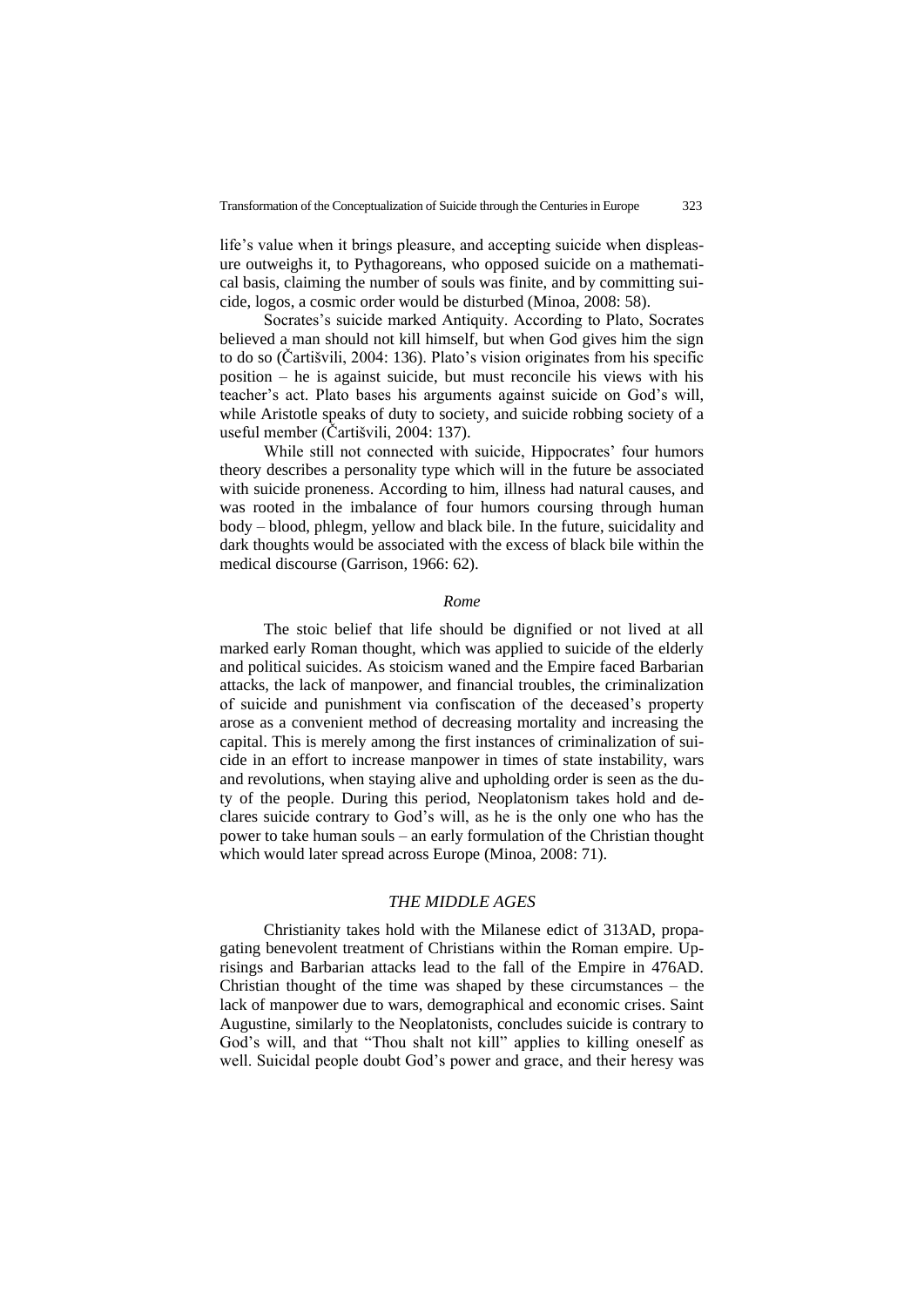punished with body mutilation, public hangings, limb removal, burial away from sacred grounds. Eternal damnation awaited the suicidal in the afterlife, and property confiscation in this one. Condemnation is also the result of folk beliefs that the soul of the suicidal person remains in this world, enters its corpse and attacks the innocents. In 1274 Thomas Aquinas claims suicide is wrong on three bases: it is contrary to nature, which urges us to live, to God, who human lives belong to, and society, as it robs it of a useful member (Minoa, 2008: 46).

For the clerics, suicide is forgivable on the condition the person has lived an honorable life and has killed themselves because of a satanic possession. The main reasons of suicide, according to the church, is demonic possession and desperation caused by one's own sins – of particular interest since the person believes their own sins too great for God's grace. As a solution, greater belief in God and confession of sins are introduced. Until the  $11<sup>th</sup>$  century, confession and forgiveness were separate, when they were unified so that sinners would not commit suicide between confession and forgiveness (Minoa, 2008: 48). To a degree, the church had the role of psychotherapy and conversation therapy would take on in the future (Kvale, 2003).

Regardless of the stigma, people of lower classes make up the majority of suicides during this period (Minoa, 2008: 27).

Many ancient texts were lost during this period, but some make their way to Europe in the  $12<sup>th</sup>$  century via Constantine the African, a known translator of medical works from Arabic, Latin and Greek (Burnett & Jacquart, 1994: 39). Not long after, in 1265, Brunetto Latini uses the term *melancholia* to describe a form of insanity caused by the excess of black bile, an idea based on Hippocrates' four humors theory. Melancholia is characterized by dark moods, bursts of rage and thoughts of death, which may lead to suicide (Minoa, 2008: 53). This is the first attempt to medicalize suicide and present it as a chemical imbalance – something which will in the future be seen in serotonin and dopamine theories of depression and suicide, as well as psycho-pharmaceutical treatment.

#### *RENAISSANCE*

Characterized by greater anthropocentricity, the Renaissance strengthens during the plague between 1348 and 1350, and focuses more on celebrating this life then preparing for the afterlife. A renewed interest in ancient texts arises, as does a questioning of traditional values of the church – regarding suicide as well (Tuchman, 1978: 130).

Desperation due to poverty and illness remain present in the working class, where suicide is most prevalent. Yet more members of noble families, which are exempt from such troubles, make the decision to end their lives, and duels become a common form of indirect suicide. Durk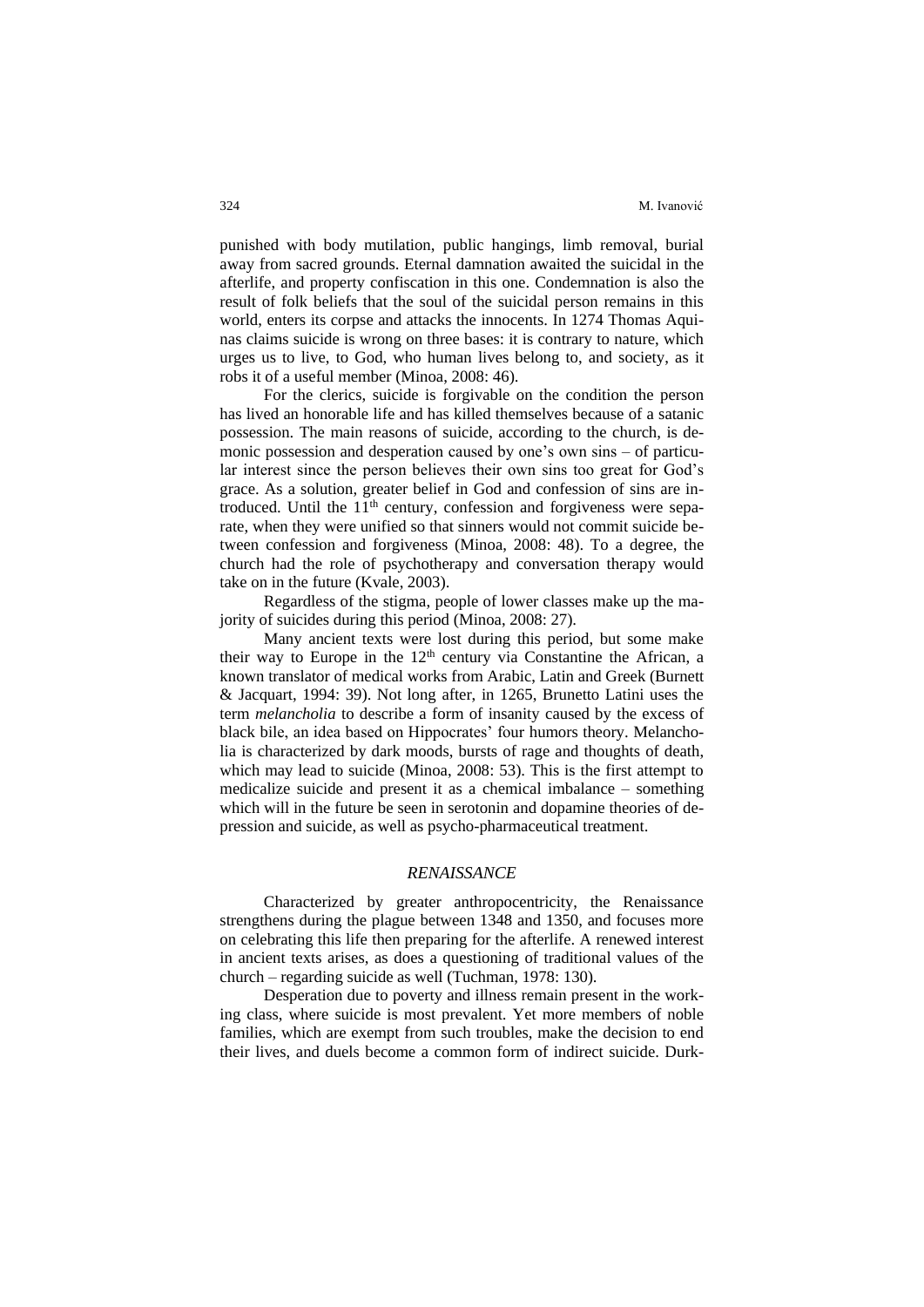heim will later explain this phenomenon by lower social integration and looser ties within the upper class. Suicide is still criminalized, but punishments decrease in severity, as the elite attempts to present cases as accidents, preserve dignity and property (Minoa, 2008: 101).

The development of the press eases the distribution of anti-suicide texts. Suicide is still a sin among the clerical order, and some, such as Navarus, in 1581, speak of not only suicide, but the desire to have never been born as a sin (Minoa, 2008: 91). This is in accordance with modern passive suicidality, conceptualized as imagining one's own death without attempts to commit suicide, the desire to die or to have not been born (Falcone & Timmons-Mitchell, 2018). In literature, suicide is present in Goethe's *Faust*, with the titular character searching for absolute knowledge, which would equate him with God, and willing to end his life in the moment of absolute happiness (Čartišvili, 2004: 115). Hamlet's dilemma reaches wider audiences, and class discrepancies with regard to suicide are found in the line that Ophelia would not have been buried had she not been of noble descent (Minoa, 2008, p. 132).

The medicalization of suicide is present in many theories that develop. Melancholia is connected to suicide in 16<sup>th</sup> century, and Richard Burton analyzes melancholia in 1621, connecting it to the earth, Saturn, black bile. He claims certain people are more susceptible to it, but that socio-economic factors play a role in its development. He describes unease, fear, indecisiveness of sufferers, and how such confusion leads to thoughts of suicide. He advises treatment by music, fresh air, pleasant aromas, interest in diverse topics. He speaks of individualized therapy, claiming that isolated ought to socialize, while the sociable should have alone time, and opposes astrological explanations and exorcism (Minoa, 2008: 122). Burton's approach is highly modern for the time period, and much more thn the treatments to come.

As of 1665 doctors suggest exempting those declared insane prior to suicide from punishments, and legislature would soon follow suit. Meanwhile, neurologist Thomas Willis offers a psychopathological theory of suicide, postulating an idea of a manic-depressive cycle, where melancholia transforms into rage and leads to suicide (Thomas & Grey, 2016). These ideas present suicidal people not as Satan's marionettes, but as those in need of treatment.

Considering that many doctors took black bile for the cause of melancholia and suicidality, treatment included restoring balance among juices circulating the body, be it by applying leeches, baths or traveling. In 1662, London, first blood transfusion took place in order to cure melancholic suicidality, which, supposedly, cured the patient completely (Minoa, 2008: 168).

As opposed to the Middle ages and ideas of demonic possession, Renaissance aims to comprehend how humans function, as well as their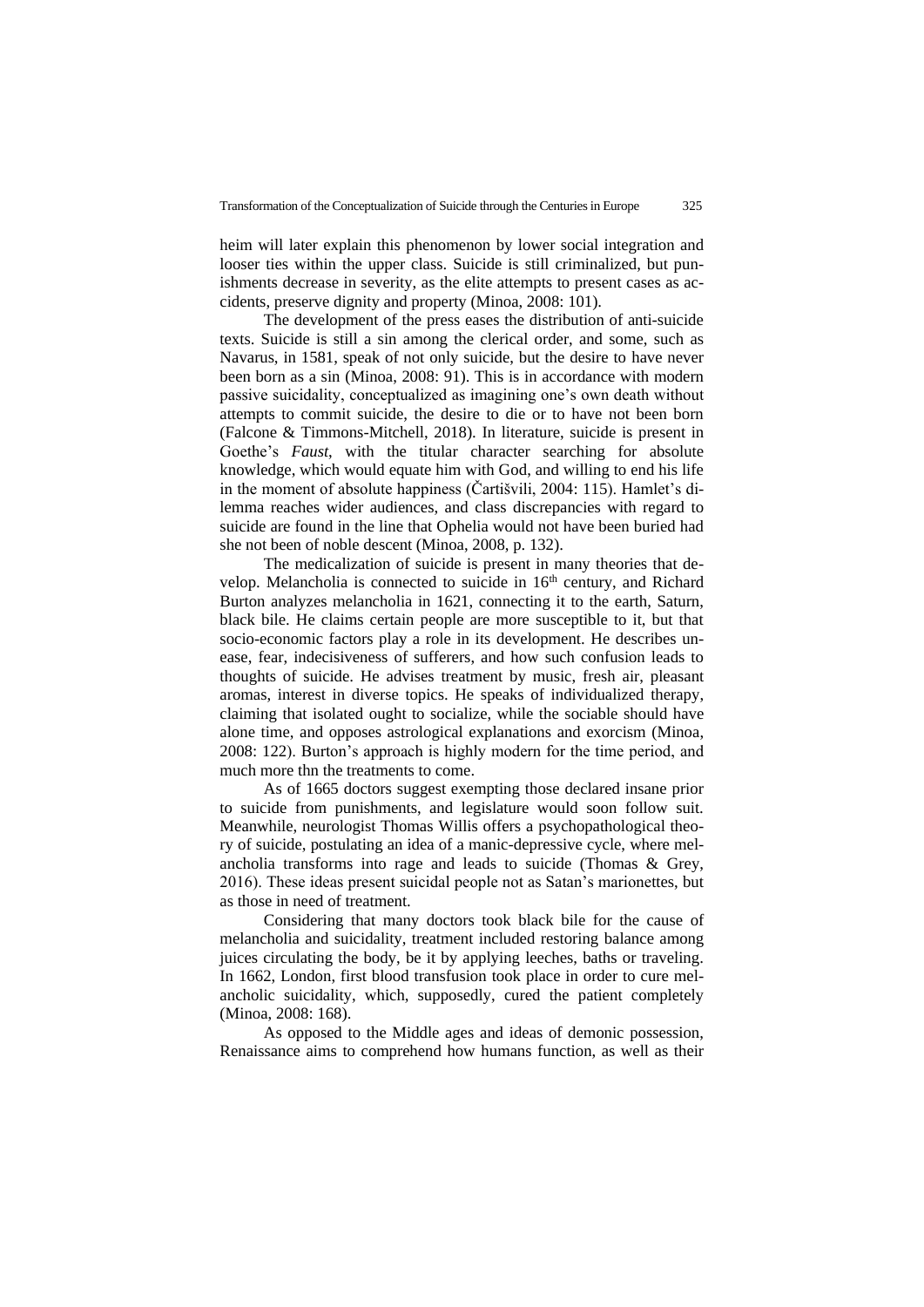predisposition to certain illnesses, which is something today's genetics would agree with. Thus, treatment lies within physiology.

#### *ENLIGHTENMENT*

In the spirit of revolutions brought about by Newton's and Galileo's discoveries, Europe tends to base its knowledge on science and empirical evidence in the 17<sup>th</sup> and 18<sup>th</sup> century. Industrialization, work and control of the workers shape the everyday life. Secularization has changed public perception of suicide, presenting it not as a product of sin, but of illness (Zafirovski, 2011). David Hume's essay *On suicide* from 1770 played a role by refuting Thomas Aquinas's arguments that suicide is an attack on God (since he himself has created a suicidal person), society (nothing is violently taken, contribution to society simply ends), and is unnatural (as are ships and houses, and are used regardless). Philosophers were shunned as instigators of suicide, to which they claimed no texts would change the cause of suicide – suffering, physical or mental (Minoa, 2008: 290).

Perhaps these attacks were not baseless. The pathos of Sturm und Drang is reflected in Goethe's *Sorrows of Young Werther*, whose titular character commits suicide because of a misfortunate love. Soon, suicides among the elite begin showing elements of Werther's story, with the deceased in the same clothes as those worn by him, or with the same weapon, and with copies of the book upon the bodies of some (Minoa, 2008: 311). The book was banned in certain countries, and is paralleled by copycat suicides of today, and concerns regarding the portrayal of suicide in the media, as it may inspire those vulnerable (Devitt, 2017).

While fears of suicide because of pathos, ennui or unrequited love are reserved for the upper class, it is the lower class that comprises the majority of cases (Minoa, 2008: 288).

From a medical perspective, black bile theories are still prevalent. Voltaire suggests those affected wait a week until they make the decision and occupy themselves. Climate theories of suicide are a novelty of the era, with Madame de Staël claiming there are few suicides among Mediterranean people since they enjoy beautiful nature, while the English are affected by the ocean, whose fumes enter the body and soften the brain, predisposing it to madness and suicide (Minoa, 2008: 318).

Another practice which marked the time period was separating those declared insane from "normal people." First institutions, not completely medical nor judicial, where mentally ill, idle and criminals were placed, began opening in the  $17<sup>th</sup>$  century. Industrialization placed great importance on the ability to work, and those institutionalized were characterized by their inability to do so – uncontrollable by the state and unable to contribute to capital amassment, they were separated lest they deter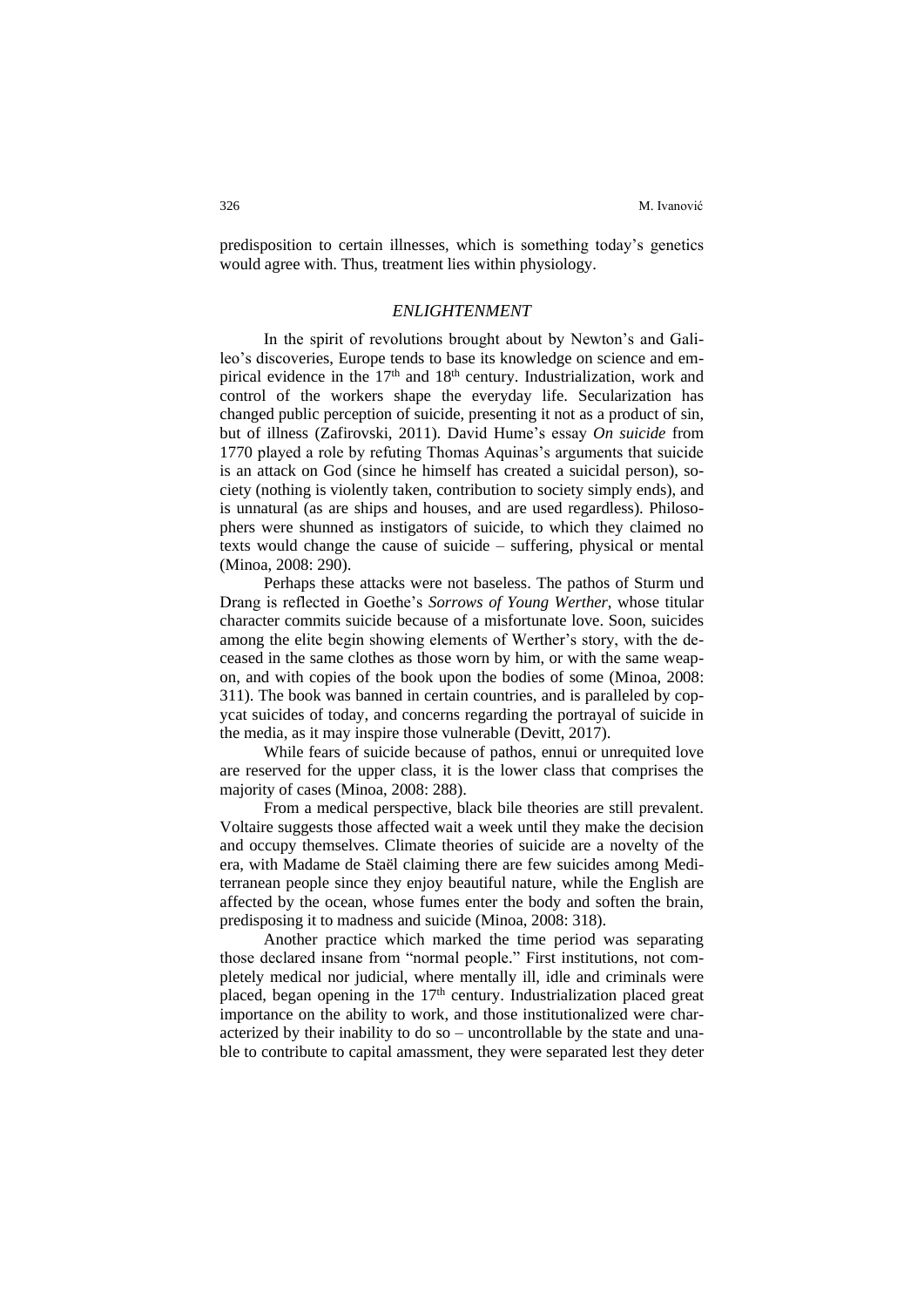others from doing their duties. Insanity was related to amorality (Foucault, 2008: 513), and declaring a suicidal person insane would lead to their institutionalization – it is claimed that  $15\%$  of Bedlam was populated by suicidal people. Philippe Pinel claimed that a number of those belonged to the clerical order, whose devotion to God led to abnegation. It is of note how the clerical order has transformed with industrialization and secularization, from those capable of giving forgiveness and alleviating suffering, to those susceptible to insanity themselves. The institutionalized needed to be surveyed and, where possible, their bodies and minds purified – suggestions of bath therapies get a cruel dimension, with the patients submerged in freezing water and their movement restricted (Foucault, 2008: 310). Negating mental aspects of *mental* illness is of note and relevant to the present, as psychiatric institutions of today see the patients' physical safety as a priority – accomplished by surveillance, and they are often given psychopharmaceuticals, without being offered psychotherapy (Awenat et al., 2018).

# *REVOLUTIONS AND THE 18TH CENTURY*

While the previous period was marked by tendencies to secure and develop kingdoms economically, the  $18<sup>th</sup>$  century is marked by tendencies to establish liberty, equality, fraternity – with loyalty to newborn republics. Since the Bourgeois revolution, suicide is condemned harshly using Jean Jacques Rousseau's social contract as an argument. While previous establishments enslaved people, republics gave freedom and protection. The least citizens could give back were their contribution to upholding the republic – which would be impossible if they ended their lives (Minoa, 2008: 348).

Institutionalization lives on. Philippe Pinel writes in 1801 that suicidal people are of feeble spirit, with a sensitivity towards negative events, which increases their vulnerability. While he advocates for moral treatment in institutions, Pinel claims profound shocks have managed to cure those with suicidal thoughts – he speaks of people intent on drowning attacked by muggers who, faced with an existential threat, were rid of their intentions. This note strengthens purification therapies in institutions, and can be tied to convulsive shock therapies of the 20<sup>th</sup> century. Pinel also notes positive effects of alcohol and opioids on people with suicidal ideation – a statement pharmaceutical companies of today would likely agree with (Minoa, 2008: 367). During this period, it was claimed that too much freedom causes uncertainty and fear, and at times suicide, as well as that order and manners are necessary for good health, all in line with institutional practices. It was believed that establishing order and natural rhythm among the institutionalized would benefit their health, so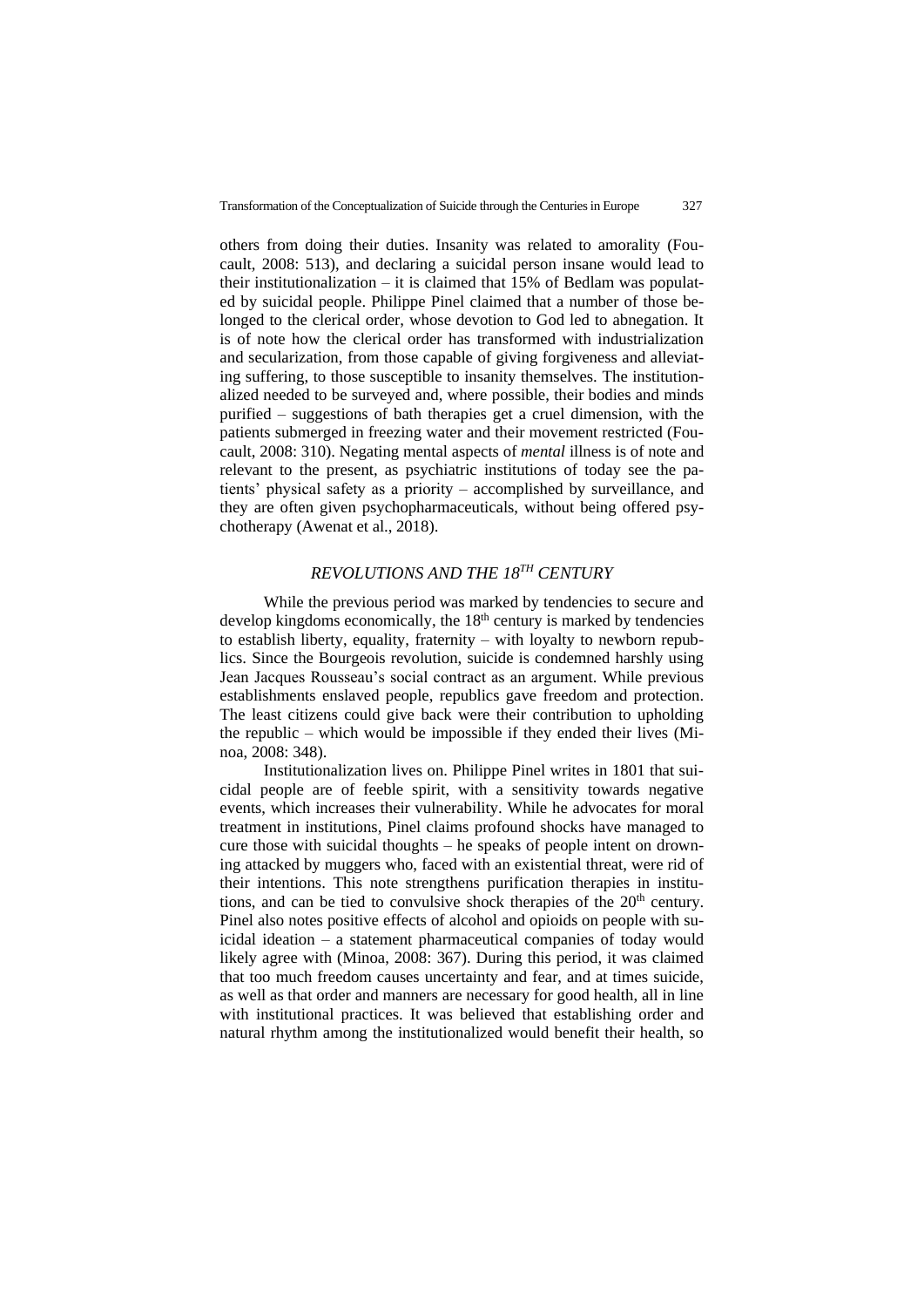meal and sleep times were tightly scheduled and controlled. The mentally ill became someone in need of discipline (Foucault, 2008: 506).

Outside of institutions, statistics develop on foundations laid by Francis Galton and Karl Pearson. Except describing and classifying individuals, statistics dealt with the quantification of social phenomena, such as suicide. Discoveries that suicides peak between May and June, that more men and Scandinavians commit suicide inspired the key theory of suicidology – Émile Durkheim wrote his work *Suicide* in 1897. Durkheim sees suicide as a result of disturbances in social integration and moral regulation – no social integration would lead to egotistic, and excess integration would lead to altruistic suicide, while a lack of moral regulation leads to anomic and an excess of it to fatalistic suicide (Čhartišvili, 2004: 176). Egoistic suicide is caused by purposelessness and melancholia, when a person has no ties to those around them, and Durkheim ties it to higher levels of individuation, those who do not share traditional values and are robbed of social support. Altruistic suicide takes place when an individual places community's needs and values above their own. Societies with higher social integration might place great value on sacrifice for the community, for example, within the military (Thompson, 2007: 109) – one may note similarities to the situation in Japan mentioned in the introduction. As per moral regulation, transitions, revolutions, economic and moral instabilities lead to anomic suicide (Čhartišvili, 2004: 177), while rigid control and regulation, limitations which allow no personal freedom, lead to fatalistic suicide (Lester, 1991).

While supporting these ideas, sociologist Maurice Albwachs sees loneliness as the root cause of suicide, turning towards the individual (Minoa, 2008: 370).

# *20TH CENTURY*

Until the beginning of the  $20<sup>th</sup>$  century, psychology had established itself as a science and gravitated from exploring stimuli to attempting to understand personality and psychopathology. While institutionalization is still present, it grows less sustainable because of funds necessary, and where possible, individual conversation therapies in community settings replace it (Fakhoury & Priebe, 2007).

Sigmund Freud's psychoanalysis and psychodynamic psychotherapy gained reputation by the time Freud attended a meeting on suicide in 1910, and he formulated his thoughts on the subject in his work *Mourning and melancholia* in 1917. Both mourning and melancholia are reactions to the loss of an object – be it a person or truly an object, but only mourning takes place within the conscious, and emotions towards the object are clear, which allows the mourner to recall events with the object and cut ties with it. In melancholia, the object is unconsciously internalized, its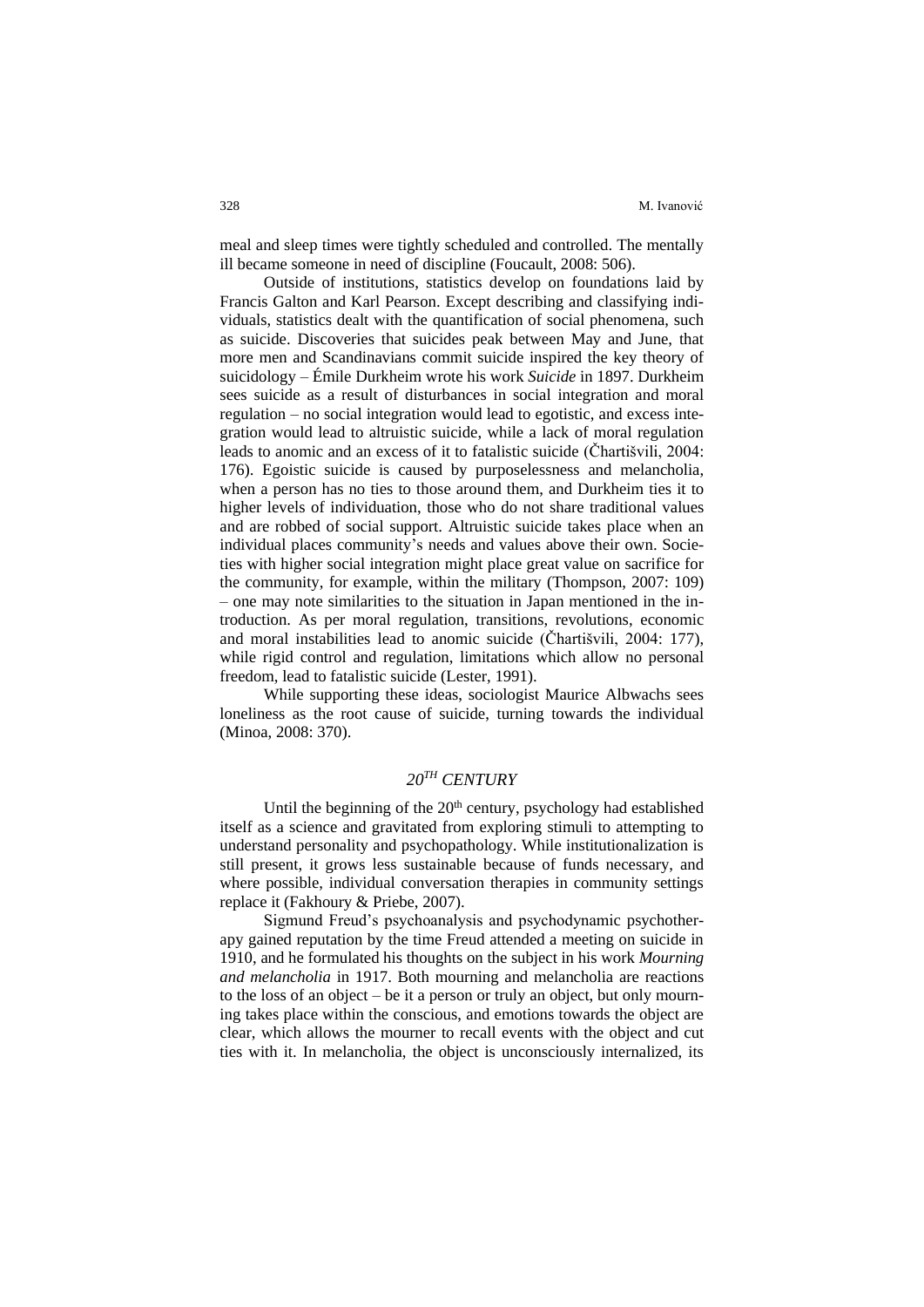significance so great it becomes a crucial part of the melancholic. If the object is lost or betrays the person, it becomes the target of intense negative emotions, such as aggression, rage, and hostility. According to Freud (1917), they cannot be directed to the now gone object, and are directed inwards – suicide comes as an attempt to destroy the internalized object (Clewell, 2004).

Another conceptualization of suicide of Freud's comes in the forms of eros and thanatos theory. Eros or libido is described as life energy, sexual instinct, or pleasure principle. This instinct is countered by destrudo, thanatos or death instinct. While psychological processes are characterized by tendencies towards experiencing greatest pleasure, certain behaviors – continuous recollections of trauma or self-harming behaviors of patients – cannot be explained by libido. These behaviors speak of repetitiveness of thanatos, its tendency to bring the organic back into inorganic, life into death. Suicide is seen as thanatos outweighing eros (Freud, Richards, & Strachey, 1991).

During the 1920s and 1930s, attempts to ease suffering by using pharmaceuticals become more common. From Sakel's use of insulin to induce shock in patients in 1927, shock therapy is established, taking on forms of convulsive and electroconvulsive therapy. Shock therapies were administered to psychiatric cases, among whom were people with recurrent suicide attempts. These practices can be traced back to Pinel's writings on beneficial effects of shock (Fink, 1984). While efficient shortterm, shock therapy functions best paired with medication (Jelovac, Kolshus, & McLoughlin, 2013), and potential harmful effects, such as brain damage and memory loss, deterred doctors from administering it more frequently (Report on electroconvulsive therapy, 2002).

Melancholia, traditionally a main cause of suicidality, undergoes a transformation – Karl Kleist coins a term unipolar to differ constant dark moods from those in combination with manic symptoms, later to be known as bipolar disorder (Angst & Marneros, 2001), while it is described as depressive reaction in DSM-I of 1952. Another common explanation of suicidality, madness, becomes known as psychosis, and is managed with the use of psychopharmaceuticals (American Psychiatric Association, 1968). Medication allows patients to live in and contribute to a community, as deinstitutionalization grows more common (Priebe et al., 2005).

Sociological theories of suicide are refuted, with claims Durkheim's theories were based on incorrect data. Instead, individual explanations become more common, postulating genetics and psychological factors as crucial for susceptibility to suicidality. While genetics determine ease of adaptation to unfavorable circumstances, guilt, shame and inability to integrate facilitate suicide (Minoa, 2008: 371).

While European contributions are not insignificant, it should be noted psychology, as well as theories of suicide, develop more rapidly in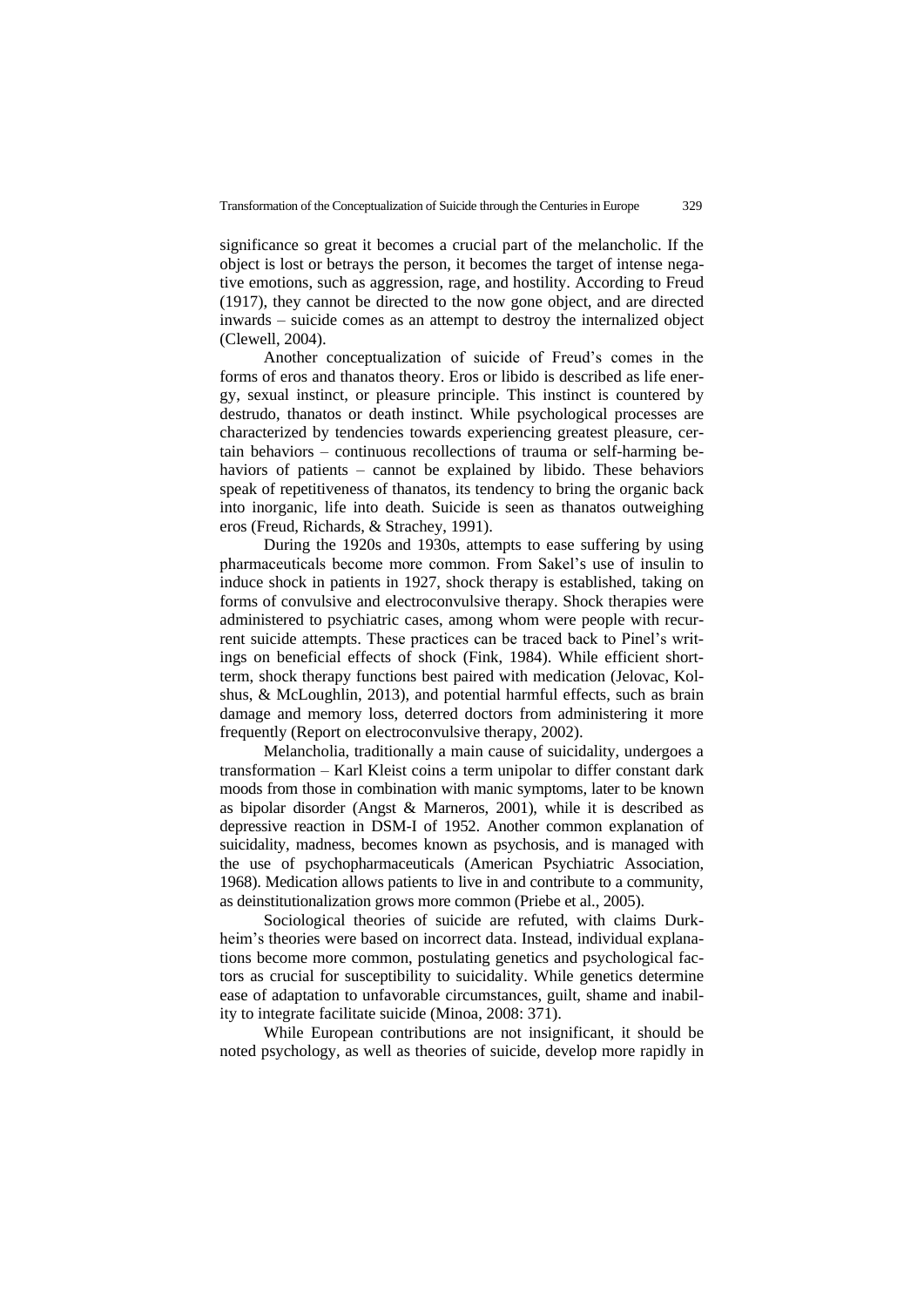America during the  $20<sup>th</sup>$ -century, and Europe is influenced by those ideas. As a reflection of greater individualism in America, theories focus on the individual as well. Karl Meninger sees every conscious behavior harming the individual as suicidal, and sees suicide as vengeance – aggression directed outward, guilt – directed inward, and depression – the desire for death (Čhartišvili, 2004: 186). Hopelessness and helplessness are crucial to other theories, such as Beck's (Green et al., 2015). Joiner highlights the individual's feelings are a burden, their isolation and lack of fear as components necessary to commit suicide (Joiner, 2015).

#### *PAST AND PRESENT – AN EVALUATION*

Increased efforts to understand suicide, offer theories and formulate treatment methods, scientific contribution to the explanation of the phenomenon have influenced legislation. In case man himself is the proprietor of his own life, and not just its gaurdian until Gods and kings take it into their hands, he may make his own decisions about it – which is reflected in suicide laws. While no country will encourage suicide, it is not criminalized in Europe (Canick, 1997), and those who have endured unspeakable suffering will not be publically humiliated, nor will their mourning families suffer consequences.

As for the stigma which characterizes suicide and suicide attempts, while society has abandoned beliefs of satanic possession, taboos are still present. There is a profound evaluation of someone who overcomes something primal, programmed and unquestioned – survival instinct – as alien and other. People see suicide as a result of personal weakness and shortcomings, devalue people with suicidal evaluation, and are uncertain they could accept them as caretakers, teachers, or workers (Scocco, Castriotta, Toffol, & Preti, 2012).

Speaking of scientific findings and treatment practices, ideas have grown more complex from the past. Yet foundations from the past still remain – from accepting melancholia as a cause of affective instability and suicide, psychopathology is conceptualized as a chemical imbalance. While in the past an excess of black bile was seen as the root cause of suicide, nowadays insufficient activity of serotonin system is to blame (Karthick & Barwa, 2017). There are more efficient treatment approaches than baths and purification – medication helps those suffering to continue their lives in society, as opposed to being isolated and institutionalized. Regardless, suicide attempts are typically followed by an institutionalization, during which physical safety and medication take priority, with psychotherapy being rarer. Perhaps returning to the Middle ages confessions would not be regressive in this case, as those institutionalized can be open to conversation therapy (Awenat et al., 2018), if only as a way of creating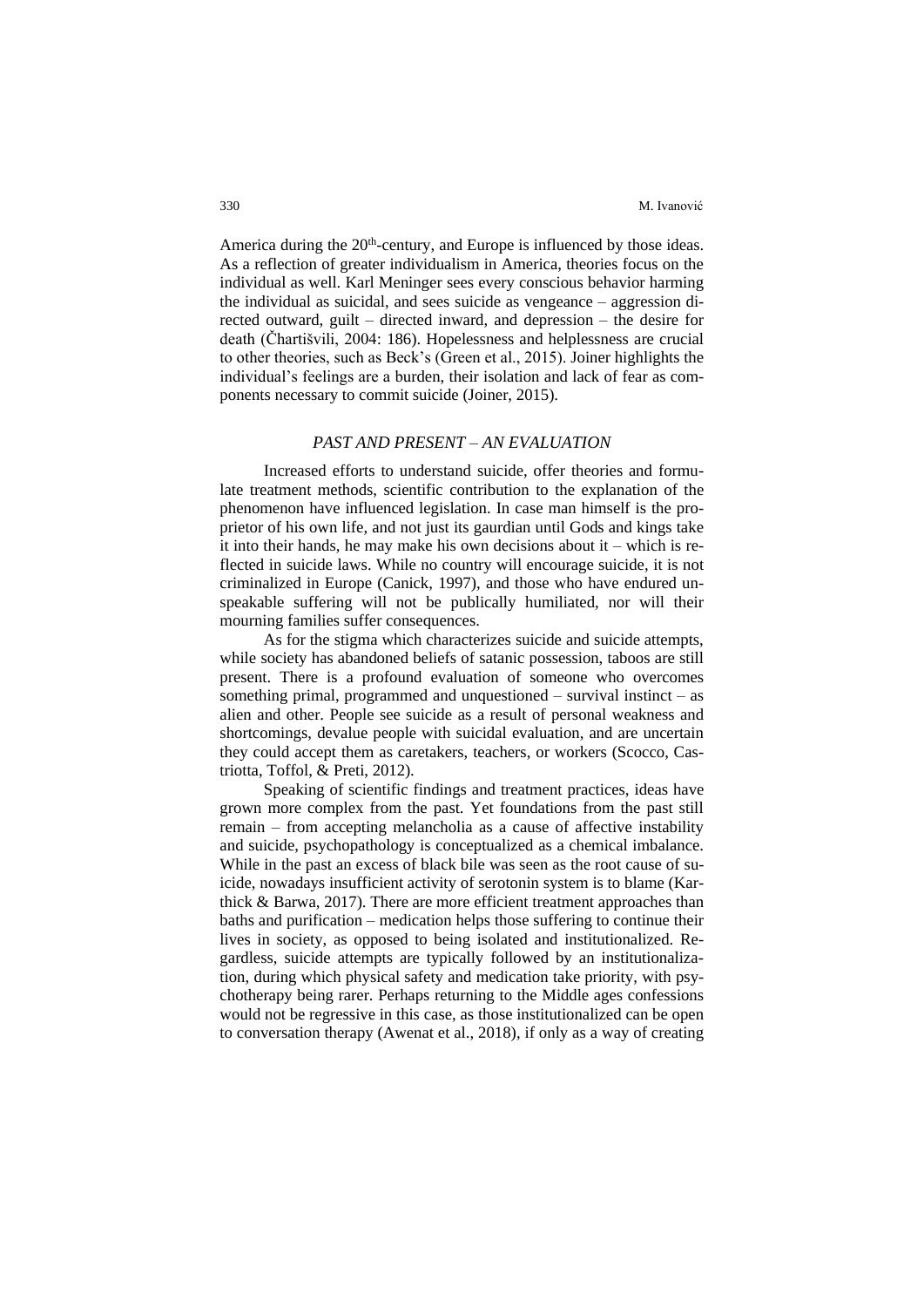bridges towards society, family and friends, and gaining a support system, which they see as beneficial to their mental health (Lakeman, 2010).

What happens upon their return to society? To the unchanged circumstances which contributed to their suicide attempt, compared to which suicide appears a better option? Individualistic and genetic explanations are accurate in assessing some as more vulnerable, and that circumstances seen as insurmountable lead to their committing the act itself. It is certain those vulnerable will profit from therapy, but what are they empowered for? Are they desenzitized to stress which would rightfully render everyone hopeless? Many people cite a change of environment following their suicide attempt as significant contributors to their decision to live, with leaving environments which made them feel hopeless, such as unsafe family homes, a burden off their backs (Everall, Bostik, & Paulson, 2006). Therapy will not have the same effect on those to whom conversation itself represents creating ties to society, and on those whose existence and life circumstances are uncertain, whose family life causes pain and trauma. Individualistic approach assumes an empowered person will be ready to take on challenges, that they have someone and somewhere to return to – but historical overviews show lower classes consistently make up the majority of suicides. Therapists are rarely encouraged to question their patients' life circumstances, social, economic and family factors which contribute negatively to their wellbeing (Madsen, 2015). What if society truly does not ensure safety and satisfaction of basic needs, as social contract postulates? Isn't the pressure to lead a happy and fulfilled life despite all the terrible circumstances too much of a burden for one person?

#### *REFERENCES*

- Angst, J., & Marneros, A. (2002). Bipolarity from ancient to modern times: Conception, birth and rebirth. *Journal of affective disorders. 67*. 3-19. DOI: 10.1016/s0165-0327(01)00429-3.
- American Psychiatric Assosciation. (1968). *Diagnostic and statistical manual of mental disorders (2nd Edition) (DSM-II).* American Psychiatric Association: Washington DC.
- Awenat, Y.F., Peters, S., Gooding, P.A., Pratt, D., Nunez-Shaw, E., Harris, K., & Haddock, G. (2018). A qualitative analysis of suicidal psychiatric inpatients views and expectations of psychological therapy to counter suicidal thoughts, acts and deaths. *BMC Psychiatry, 18*, 334. DOI: 10.1186/s12888-018-1921-6.
- Burnett, C., & Jacquart, D. (1994). Constantine the African and 'Alī ibn al-'Abbās al-Maǧūsī: The Pantegni and Related Texts. *Studies in Ancient Medicine, 10*. Leiden.
- Canick S. M. (1997). Constitutional aspects of physician-assisted suicide after Lee v. Oregon. *American journal of law & medicine, 23* (1), 69–96. https://open.mitchellhamline.edu/facsch/150.

Čhartišvili, G. (2004). *Pisac i Samoubistvo* [Writer and Suicide]. Beograd: Informatika.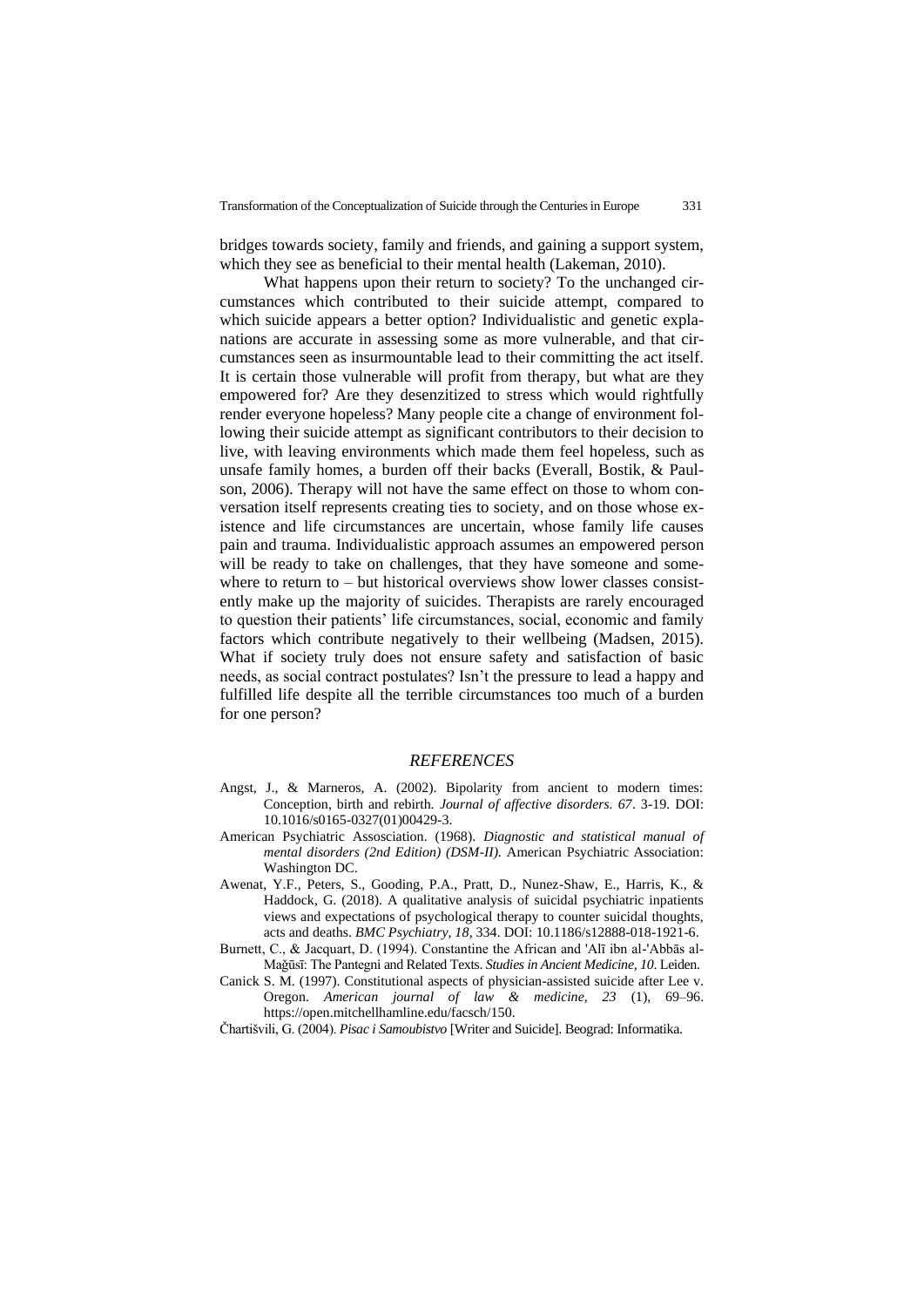- Clewell T. (2004). Mourning beyond melancholia: Freud's psychoanalysis of loss. *Journal of the American Psychoanalytic Association, 52*(1), 43–67. https://doi.org/10.1177/00030651040520010601
- Devitt, P. (2017). 13 Reasons Why and Suicide Contagion. Scientific American. Obtained from: https://www.scientificamerican.com/article/13-reasons-whyand-suicide-contagion1/
- Everall, R., Bostik, K., & Paulson, B. (2006). Being in the Safety Zone. *Journal of Adolescent Research, 21*. 370-392. DOI: 10.1177/0743558406289753.
- Fakhoury, W., & Priebe, S. (2007). Deinstitutionalization and reinstitutionalization: Major changes in the provision of mental healthcare. *Psychiatry, 6*. 313-316. DOI: 10.1016/j.mppsy.2007.05.008.
- Falcone, T., & Timmons-Mitchell, J. (2018). Suicide Prevention: A Practical Guide for the Practitioner.
- Fink, M. (1984). Meduna and the Origins of Convulsive Therapy. *American Journal of Psychiatry, 141*(9). 1034-1041. https://doi.org/10.1176/ajp.141.9.1034.
- Foucault, M. (2008). *Madness and civilization: A history of insanity in the Age of Reason*. London: Routledge.
- Freud, S., Richards, A., & Strachey, J. (1991). *On metapsychology: The theory of psychoanalysis: Beyond the pleasure principle, The ego and the id and other works.* Harmondsworth: Penguin.
- Garrison, F.H. (1966). *An Introduction to the History of Medicine*. Philadelphia: W.B. Saunders Company.
- Green, K. L., Brown, G. K., Jager-Hyman, S., Cha, J., Steer, R. A., & Beck, A. T. (2015). The Predictive Validity of the Beck Depression Inventory Suicide Item. *The Journal of clinical psychiatry, 76*(12), 1683–1686. DOI: 10.4088/JCP.14m09391.
- Jelovac, A., Kolshus, E., & McLoughlin, D. (2013). Relapse Following Successful Electroconvulsive Therapy for Major Depression: A Meta-Analysis. *Neuropsychopharmacology, 38*, 2467-2474. DOI: 10.1038/npp.2013.149.
- Joiner, T.E. (2005). *Why people die by suicide*. DOI:10.2307/j.ctvjghv2f.
- Karthick, S., & Barwa, S. (2017). A review on theoretical models of suicide. *International Journal of Advances in Scientific Research. 3*. DOI: 10.7439/ijasr.v3i9.4382.
- Kvale, S. (2003). The Church, the Factory and the Market: Scenarios for Psychology in a Postmodern Age. Theory Psychol, 13(5), 579-603. https://doi.org/10.1177/09593543030135005.
- Lakeman, R. (2010). What can qualitative research tell us about helping the suicidal person? *Nursing Times; 106*, early online publication.
- Lester, D. (1991). Totalitarianism and Fatalistic Suicide. *The Journal of Social Psychology, 131* (1). 129-130. DOI: 10.1080/00224545.1991.9713831.
- Madsen, O. J. (2015). Psychotherapists Agents of change or maintenance men? In: I. Parker (Ed.), *Handbook of Critical Psychology*. London: Routledge.
- Minoa, Ž. (2008). *Istorija Samoubistva: Dobrovoljna Smrt u Zapadnom Društvu* [History of Suicide: Voluntary Death in Western Society]. Novi Sad: Mediterran Publishing.
- Priebe, S., Badesconyi, A., Fioritti, A., Hansson, L., Kilian, R., Torres-Gonzales, F., & Wiersma, D. (2005). Reinstitutionalisation In Mental Health Care: Comparison Of Data On Service Provision From Six European Countries. *BMJ: British Medical Journal, 330*(7483), 123-126.
- Report on Electroconvulsive Therapy. (2002). Obtained from: https://assembly.state. ny.us/member\_files/125/20020416/
- Scocco, P., Castriotta, C., Toffol, E., & Preti, A. (2012). Stigma of Suicide Attempt (STOSA) scale and Stigma of Suicide and Suicide Survivor (STOSASS)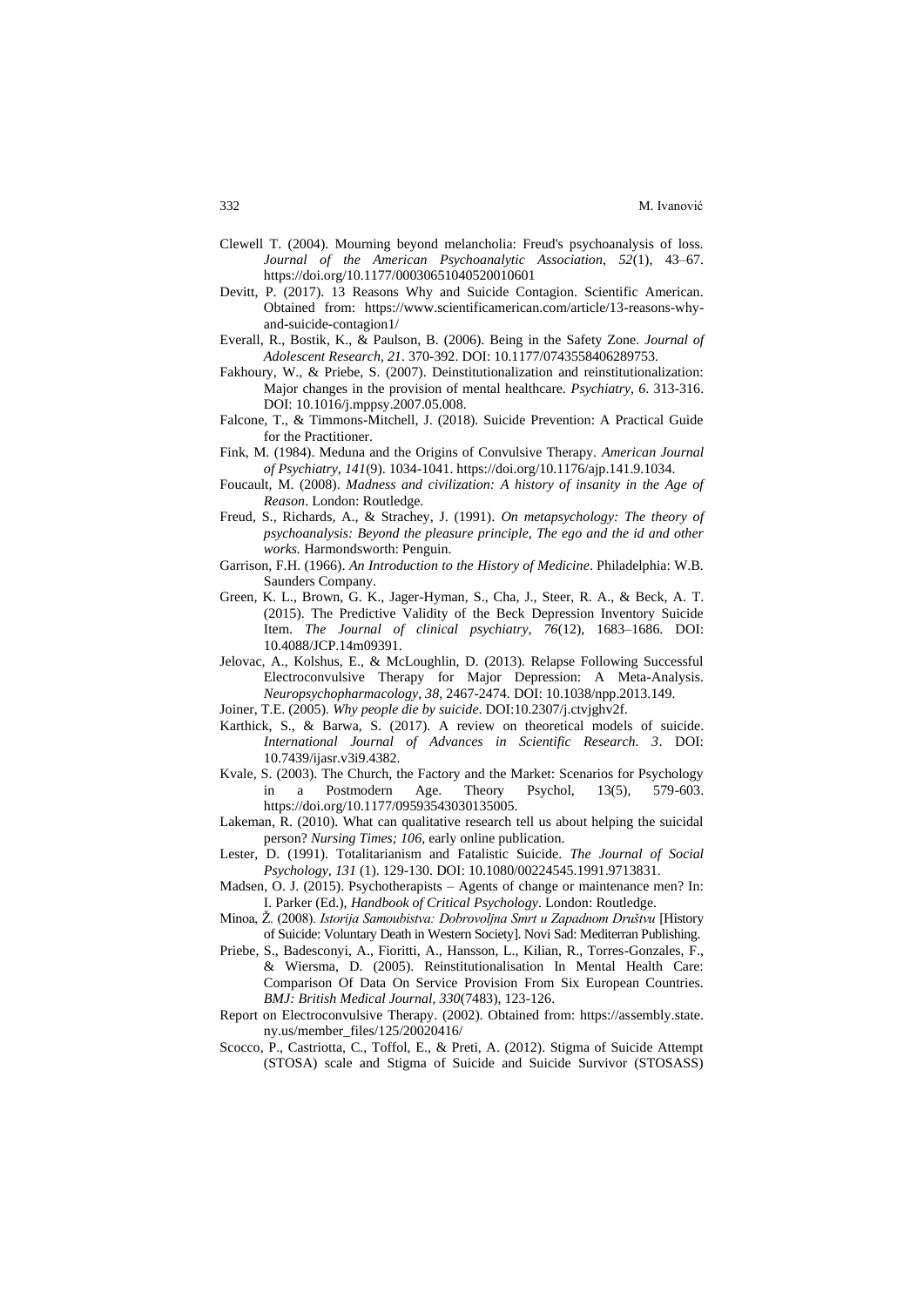Transformation of the Conceptualization of Suicide through the Centuries in Europe 333

scale: Two new assessment tools. *Psychiatry Research, 200*(2-3), 872–878. DOI: 10.1016/j.psychres.2012.06.033.

Thomas J., & Grey I. (2016). From Black Bile to the Bipolar Spectrum: A Historical Review of the Bipolar Affective Disorder Concept. *Arch Depress Anxiety 2*(1). 10-15. DOI: 10.17352/2455-5460.000008.

Thompson, K. (2007). *Emile Durkheim*. London: Routledge.

Tuchman, B. (1978). *A Distant Mirror: The Calamitous 14th Century*. New York: Knopf.

Zafirovski, M. (2011). The Enlightenment and Its Effects on Modern Society. 10.1007/978-1-4419-7387-0.

## **ТРАНСФОРМАЦИЈА КОНЦЕПТУАЛИЗАЦИЈЕ САМОУБИСТВА КРОЗ ВЕКОВЕ У ЕВРОПИ**

#### **Милена Ивановић**

Универзитет у Београду, Филозофски факултет, Београд, Србија

#### **Резиме**

Самоубиство, попут других појава повезаних са животом и смрћу, од давнина заузима посебно место у друштвеном дискурсу. Иако виђено као индивидуални чин, дело појединца, самоубиство јесте предмет друштвене конструкције. Начин на који се самоубиство конструисало од aнтике до данашњице имало је утицаја на особе са суицидалним тенденцијама саме, њихову спремност да потраже помоћ, као и на то како ће особе које јесу починиле самоубиство бити виђене и друштву, шта ће се догодити са њиховим посмртним остацима, имовином, породицом. Иако ретко одобравано, самоубиство се историјски највише осуђује у периодима ратова, успостављања новог друштвеног уређења, у периодима када људство које би одржало друштво недостаје. Санкционисање самоубиства строже је уколико је државно уређење такво да људски живот представља као нешто што је неопходно сачувати за потребе владара или чиме располаже једино Бог, насупрот уређењима где је човек представљен као власник сопственог живота.

Античка грчка концептуализација самоубиства варира у зависности од филозофских школа, са толеранцијом према самоубиству када живот није достојанствен или не пружа задовољство. Римске идеје разликују се, нарочито узимајући у обзир чињеницу да је људство било неопходно за одбрану Царства, а животе није требало улудо трошити.

Средњoвековно хришћанство самоубиство види као јерес, чин против Бога, природе, и друштва, и строго санкционише самоубице и њихове ближње. Ипак, кроз исповест нуди олакшање особама у болу.

Ренесансно интересовање за антику и преживљене страхоте нагоне већем вредновању живота, али и већем интересовању за смрт – загробни живот не види се као циљ, а човек полако овладава својим животом. Кроз ренесансу и просветитељство самоубиство се представља као медицински проблем, који, везан за тело, може бити решен деловањем на тело – суицидални пате од вишка црне жучи, за чији дисбаланс се нуде бројне медицинске интервенције.

Након великих револуција у 18. веку, традиционално праћених осудом самоубиства, 19. век са Диркемом и 20. век са Фројдом премештају проблем самоубиства на друштвени и психолошки план. Статистика је омогућила детаљније